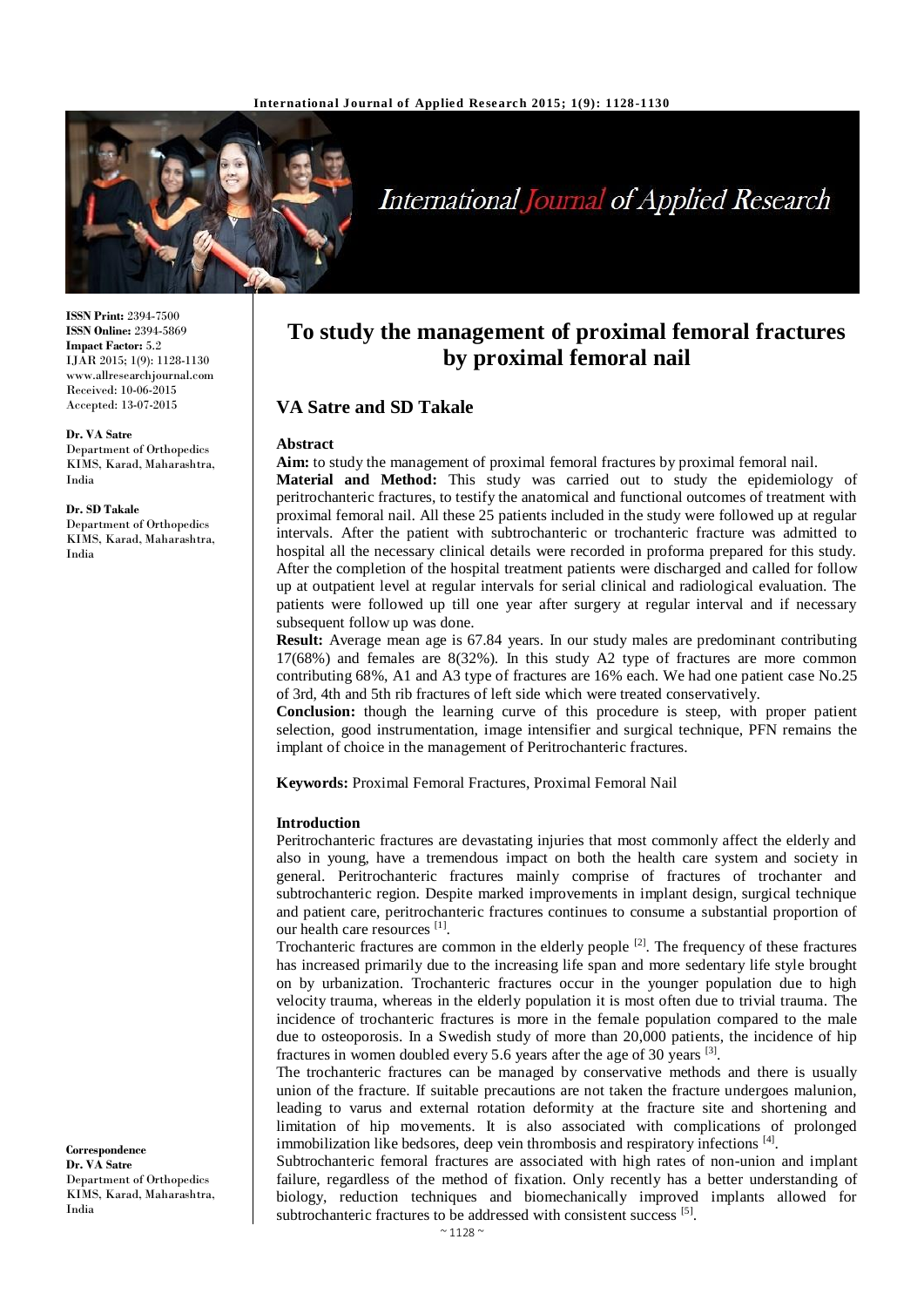In spite of the advances in anesthesia, nursing care and the surgical techniques, hip fractures remain a significant cause of morbidity and mortality in the elderly population. In view of these considerations, the present study of Surgical Management of Peritrochanteric Fractures is taken up.

#### **Material and Method**

The present study consists of 25 adult patients of peritrochanteric factures of femur, who are treated with Proximal Femoral nail in Krishna Hospital Karad. This study was carried out to study the epidemiology of peritrochanteric fractures, to testify the anatomical and functional outcomes of treatment with proximal femoral nail. All these 25 patients included in the study were followed up at regular intervals. After the patient with subtrochanteric or trochanteric fracture was admitted to hospital all the necessary clinical details were recorded in proforma prepared for this study. After the completion of the hospital treatment patients were discharged and called for follow up at outpatient level at regular intervals for serial clinical and radiological evaluation. The patients were followed up till one year after surgery at regular interval and if necessary subsequent follow up was done. In our study we used a standard length PFN of 250 mm with distal

diameter of 10, 11, 12 mm. the proximal diameter of nail is 14mm.The proximal derotation screw of 6.5mm and distal lag screw of 8mm.distal locking is done with self-tapping 4.9mm cortical screws one in static mode and the other in dynamic mode allowing 5 mm dynamisation. The nail is universal with 6 degrees mediolateral angulation and with a neck shaft angle of 135 degrees. We did not use end cap.

#### **Result**



**Fig 1:** Age Distribution

The following observations were made from the data collected during this study of proximal femoral nail in the treatment of 25 cases of Peritrochanteric fractures of proximal femur in the department of Orthopedic Surgery, KIMS, Karad from August 2008 to August 2009. In our series maximum age is 90 years minimum is 40 years. Most of the patients were between 60-80 years. Average mean age is 67.84 years. In our study males are predominant contributing 17(68%) and females are 8(32%).In this study A2 type of fractures are more common contributing 68%,A1 and A3 type of fractures are 16% each. We had one patient case No.25 of 3rd, 4th and 5th rib fractures of left side which were treated conservatively. Another patient case No.17 had undisplaced fracture distal and radius right side which also were treated conservatively.

In our study we consider the various intraoperative parameters such as duration of surgery, blood loss and difficulty in reduction. Duration of surgery was more for the initial operated cases. More in case in which we had to do open reduction for the fracture. Blood loss measured by mop count (each fully soaked mop containing 50ml blood). More loss was seen in patients who require open reduction. In our study we had one case in which proximal fragment goes in to flexion and adduction in which we had difficulty in reduction for this we had to do open reduction and then fix the fracture. In our series of 25 operated cases 3 cases were expired before first follow up due to other medical problems and old age. 3 cases were lost follow up after first follow up.

So taking into consideration of 19 cases of which we had 12 months regular follow up.

In our study we used Modified Harris Hip Score for evaluation of hip function. Results were grade as excellent, good and poor. Harris Hip Score details are enclosed with patient's proforma.

#### **Discussion**

The treatment of peritrochanteric fracture of proximal femur is still associated with some failures. Before the introduction of proper implant usually these fractures were treated conservatively till 1960. To avoid these complications immediate mobilisation of the patient and restoration of good length operative methods for the choice of the treatment  $[6]$ . Varieties of implants were introduced from earlier life Smith Peterson nail, Jewette nail, DHS, Richard's screw and recently used gamma nail reconstruction nails.

All the implants had some advantages and disadvantages. Jewette nail fixed angle nail, plates had the complication like penetration of the nail and cut through superior portion of the head. Later on sliding hip screw was introduced but its use in unstable fracture femur was not good due to excessive collapse. Development of intramdellary device gamma nail or reconstruction nail which having advantage of shorter lever arm with load sharing device. These intramedullary device allows the surgeon to minimize soft tissue  $[7]$ dissection there by reducing surgical trauma, blood loss, infection and wound complication  $[8]$ . PFN is a novel, modern intramedullary implant based on experience with the gamma nail. The currently used gamma nail as an intramedullary device also has a high learning curve with technical and mechanical failure rates of about 10%.The gamma nail is susceptible to fail at its weakest point, the lag screw-implant interface [9].

The Arbeitsgemeinschaft fur osteosynthesefragen (AO ASIF) in 1996, therefore developed the proximal femoral nail with an antirotational hip pin together with a smaller distal shaft diameter which reduces stress concentration to avoid these failures [13]. Proximal femoral nail has all advantages of an intramedullary device, such as decreasing the moment arm, can be inserted by closed technique, which retains the fracture haematoma an important consideration in fracture healing, decrease blood loss, infection, minimizes soft tissue dissection and wound complications. In an experimental study, Gotze *et al* (1998) compared the loadability of osteosynthesis of unstable per and subtrochanteric fractures and found that the PFN could bear the highest loads of all devices<sup>[12]</sup>.

Proximal femoral nail had all advantages of an intramedullary device such as decreasing lever arm, can be inserted by close technique which retains the fracture